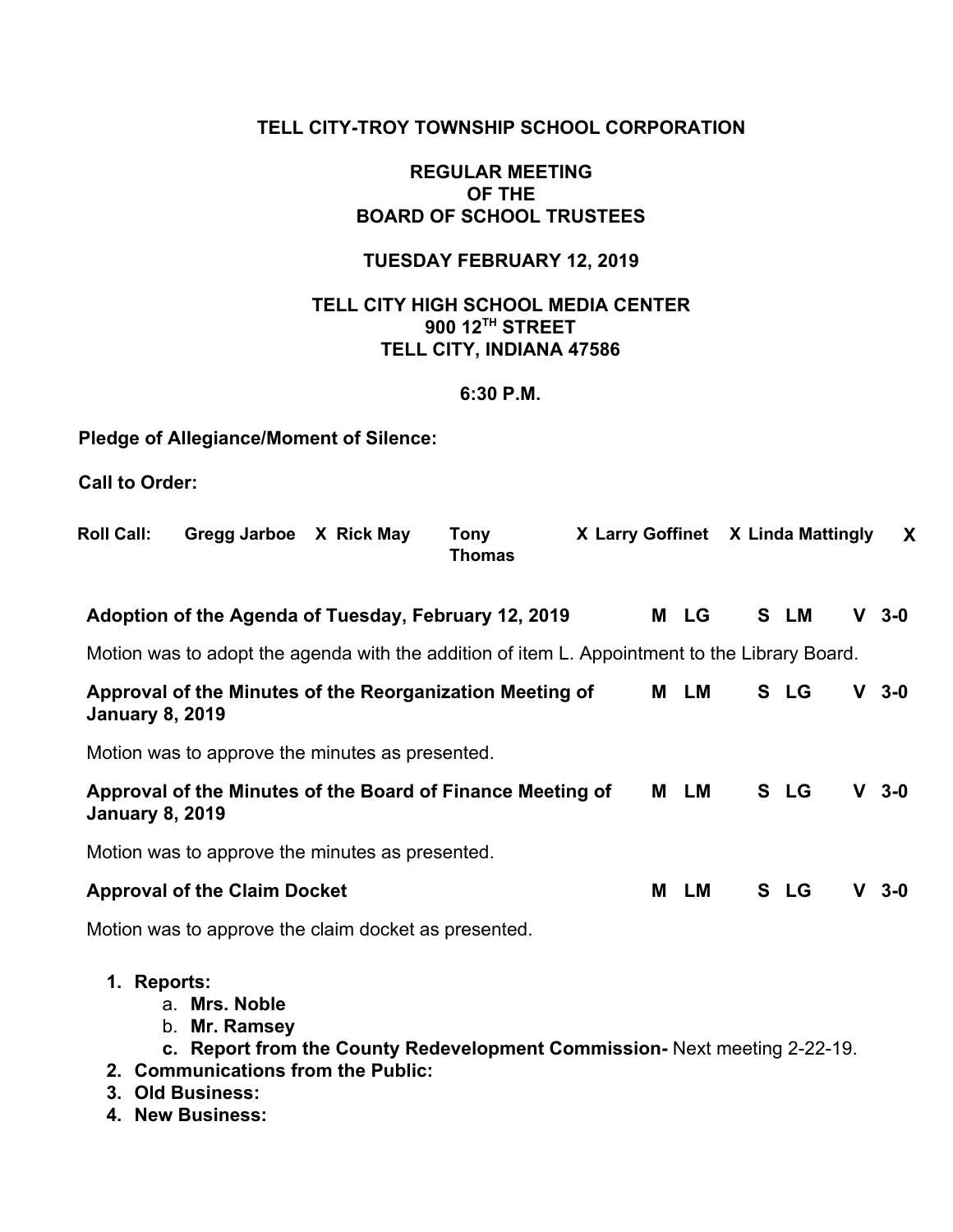#### **a. School Finance Presentation Informational**

Jennifer Hudson from London Witte Group and Jay Ryals from Fifth Third Bank are here to present an update on our outstanding debt and the potential for how it impacts the corporation. The corporation debt schedule was reviewed, and timelines were presented for when the corporation could re-issue debt for capital improvements.

#### **b. Resignations and Retirements M LG S LM V 4-0**

- 1. WTE Program Assistant
- 2. WTE Cafeteria Manager
- 3. WTE Program Assistant

Mrs. Wiseman's resignation was effective 01-18-19. Mrs. Van Winkle's retirement will be effective 12-31-2019. Mrs. Hutchins has provided 2 weeks notice from Friday 2-1-19. Motion was made to accept these together.

# **c. William Tell Elementary School M LM S LG V 4-0**

- 1. On-Target Worker
- 2. Program Assistant

The on-target position fills a vacancy created by utilizing the current on-target worker as a substitute for maternity leave (she is a retired, licensed teacher). Both background checks were provided.

|         | d. Tell City Jr-Sr High School                                                                  | <b>No Action</b> |      |         |
|---------|-------------------------------------------------------------------------------------------------|------------------|------|---------|
| $e_{1}$ | Athletics                                                                                       | <b>No Action</b> |      |         |
| f.      | <b>Resolution to Transfer Amounts From the</b><br><b>Education fund to the Operations Fund.</b> | M TT             | S LG | $V$ 4-0 |

In the creation of the two new accounts by the State, the corporation is allowed to transfer money from the Education fund to Operations fund to cover items that were once considered General Fund Expenses but are now found in Operations. This resolution is to transfer \$150,000 dollars monthly and retroactive to January of this school year from Education to Operations fund to cover expenses. The total amount to be transferred is \$1,800,000.00. LG asks if everyone is doing it and the amount, and it was explained that this is due to the recent creation of the two new accounts and the state moving items from the general fund to operations. The amount transferred varies based on the school, state average is around 17% and TCTTSC is just over 15%.

#### **g. New Position: Corporation Media, Technology, and eLearning Specialist M LM S TT V 4-0**

The resignation of the Corporation Asst. Computer Tech (housed at the JSHS) has been investigated to find a knowledgeable, affordable replacement. Three companies were

- 1. Jeri Hedinger
- 2. Whitney DuPont
- 
- 1. Alicia Wiseman 2. Jo Van Winkle
	- 3. Caley Hutchins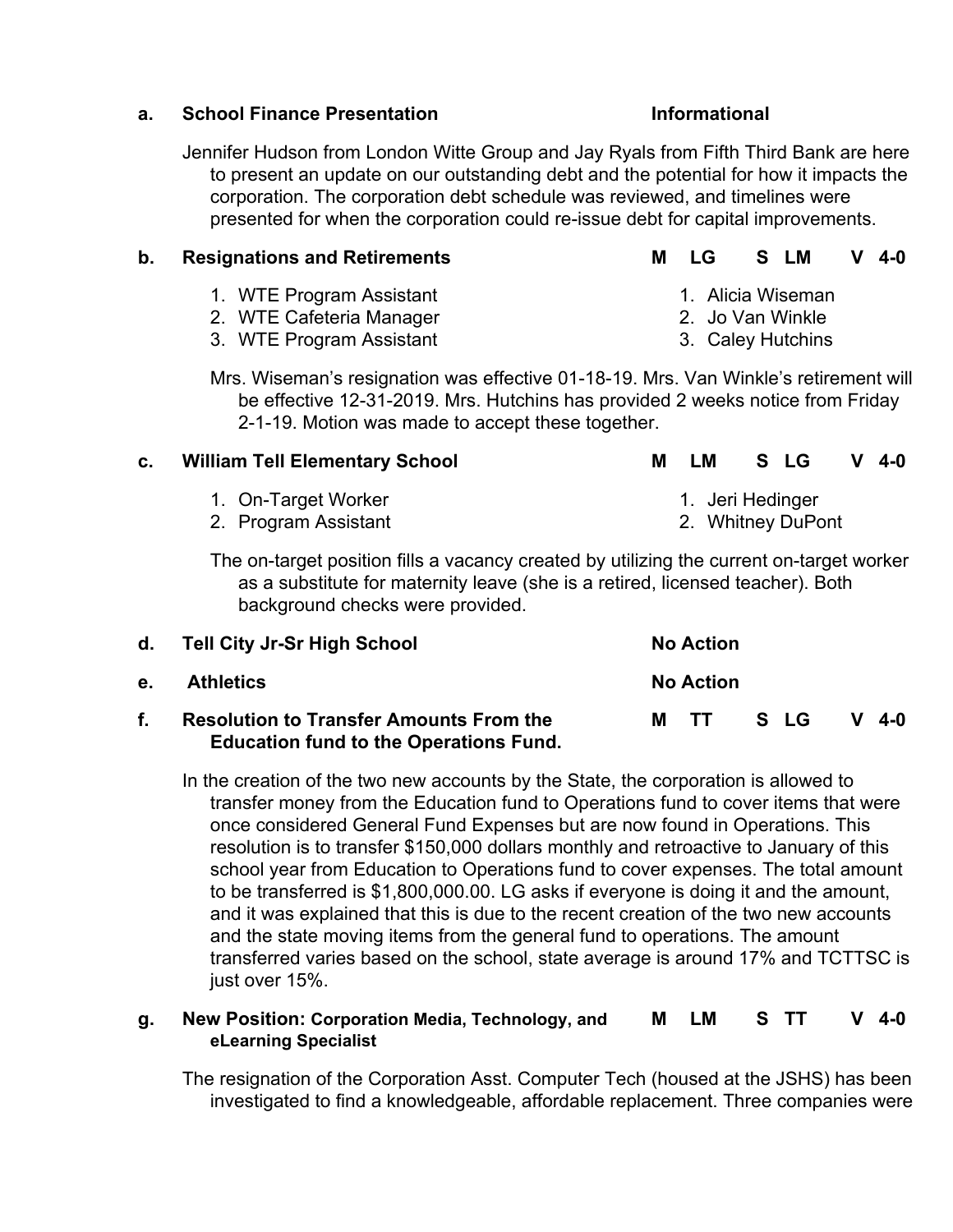contacted to propose staffing the vacancy, however all estimates came in at a cost that exceeded (and in some cases substantially exceeded) hiring and training our own person. We then began discussing current staff, and the potential of reclassifying existing personnel to meet our current and future needs. It is our belief that we need not only someone able to fix the building tech, but also able to work with teachers in Google classroom, developing online lessons and assessments, coordinate the buildings in corporation initiatives, and serve as a boots on the ground testing coordinator for iLearn, iReady, iRead, and whatever else the state throws at us. I contacted the DOE regarding our media specialist, as we are required to have one licensed, certified media specialist for the corporation. The DOE confirmed (email included) that as long as the individual is licensed and oversees the program they can serve multiple roles.

- I am therefore requesting the Corporation Media Specialist position be renamed Corporation Media, Technology, and eLearning specialist, and the job description be updated as included in the packet. As the position will require work outside of the normal teacher contract of 182 days, I am recommending an extension of 28 days paid at a rate of \$250 per day. I am also recommending a stipend of \$3000 for serving as corporation test coordinator, a position currently held by an administrator.
- To facilitate this position being able to meet with teachers from both buildings and maintain the infrastructure of TC JSHS, I recommend the hiring of a 5.5 hour aide to be stationed in the JSHS media center and request that position be posted immediately.
- This position has been discussed with the administration, CTA leadership, and media specialist. All parties support this reclassification.
- Based on the cost of the previous non-certified position, this position saves over \$12,000 annually (not including benefits) and provides a knowledgeable resource to the teachers as we move forward with eLearning, one-to-one education, and ever changing technology. GJ adds that this change will put a high quality, knowledgeable person in the position and will be a true asset to the corporation. LG asks if the intent is to move the current media specialist, and the answer is yes. GJ also states Kelly has been doing the job since before October, and knows what is needed to be successful.

#### **h. Vol. 31 No.1 Policy Updates- First Read No Action**

Policy 1430 – Leaves of Absence - Revised Policy 3430 – Leaves of Absence - Revised Policy 4430 – Leaves of Absence - Revised Policy 1520.08 – Employment of Personnel for Extracurricular Activities – Revised Policy 3120.08 – Employment of Personnel for Extracurricular Activities – Revised Policy 4120.08 – Employment of Personnel for Extracurricular Activities - Revised Policy 1521 – Personal Background Checks, References, and Mandatory Reporting of Convictions and Substantiated Child Abuse ( ) and Arrests – Revised Policy 3121 – Personal Background Checks, References, and Mandatory Reporting of Convictions and Substantiated Child Abuse ( ) and Arrests – Revised Policy 4121 – Personal Background Checks, References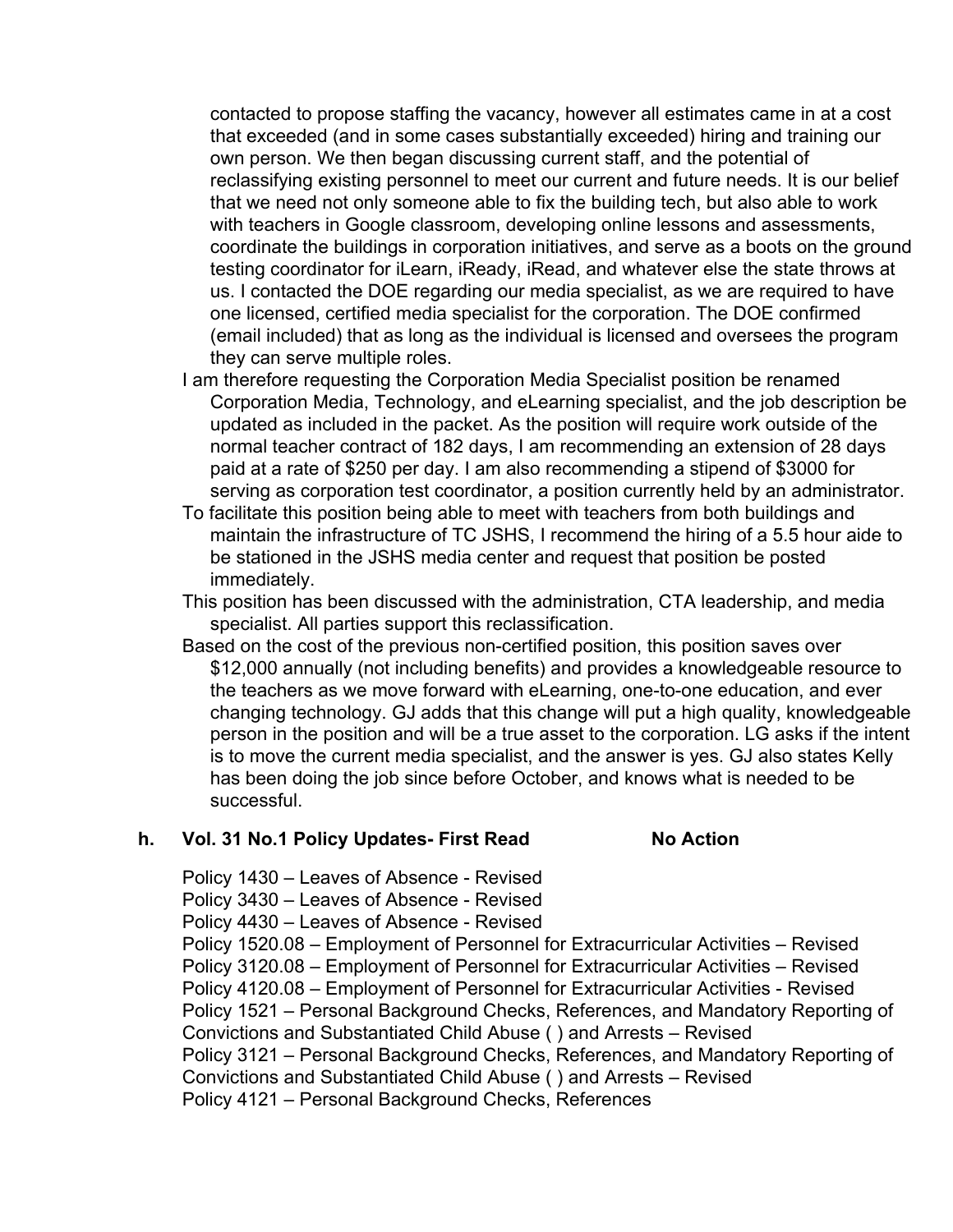Policy 2221 – Mandatory Curriculum – Revised Policy 2370.03 – Indiana Course Access Program - New Policy 2414 – Reproductive Health and Family Planning and Human Sexuality Instruction – Revised Policy 2462 – Dyslexia Screening and Intervention – New Policy 2700 – Annual Performance Report – Revised Policy 3120.07 – Employment of Casual Resource Personnel – Revised Policy 3139 – Staff Discipline - Revision Policy 3141 – Suspension of Teachers Without Pay - Revised Policy 3220.02 – Supplemental Payments for Teachers - New Policy 3431 – Administrative Leave of Absence with Pay or Temporary Administrative Reassignment of Teachers – New Policy 5112 – Entrance Requirements - Revised Policy 5330 – Use of Medications - Revised Policy 5340.01 – Student Concussions and Sudden Cardiac Arrest – Revised Policy 5350 – Student Suicide Awareness and Prevention - Revised Policy 5460 – Graduation Requirements - Revised Policy 5517.01 – Bullying - Revised Policy 5771 – Search and Seizure - Revised Policy 6111 – Internal Control Standards and Procedures - Revised Policy 6210 – Fiscal Planning - Revised Policy 6212 – Cost-Savings Incentive Program - Revised Policy 6620 – Petty Cash – Revised (Technical Correction – IC change) Policy 6621 – Operations Cash Change Fund - Revised Policy 6655 – School Technology Fund - Delete Policy 6800 – System of Accounting - Revised Policy 7440 – Facility Security Program - Revised Policy 8340 – Letter of Reference or Employment Reference - Revised Policy 8455 – Coach Training - Revised Policy 8462 – Child Abuse and Neglect - Revised Policy 8500 – Food Services Program - Revised Policy 8600 – Transportation - Revised Policy 9160 – Public Attendance at School Events - Revised ADMINISTRATIVE GUIDELINES AG 1521 – Personal Background Check - Revised AG 3121 – Personal Background Check - Revised AG 4121 – Personal Background Check - Revised AG 2221 – Mandatory Curriculum - Revised AG 2414 – Reproductive Health and Family Planning and Instruction on Human Sexuality – Revised

AG 5112A – Admission to Kindergarten – Revised

AG 5112B – Procedure for Determining Placement in Kindergarten or First Grade – Replacement

AG 5112C – Appeal for Early Entrance to Kindergarten – Revised

AG 5330 – Use of Medication - Revised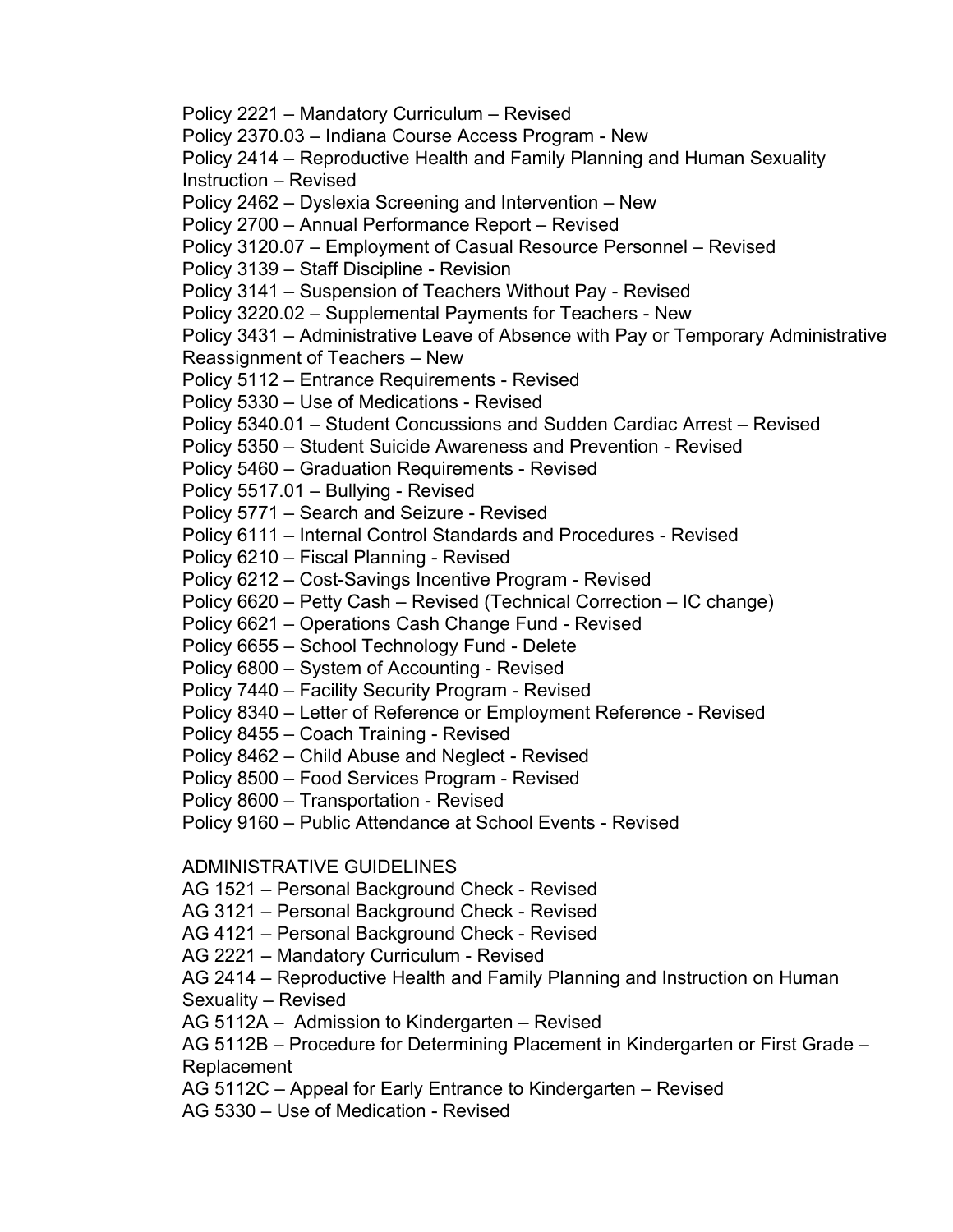AG 5460 – Graduation Requirements - Revised

AG 5460B – Core 40 Opt-Out Process - Delete

AG 7440 – Facility Security – Revised

AG 7440A – Metal Detector Search Procedures – Replacement

AG 7440B – Metal Detector Search Procedures – Deleted

AG 8462 – Child Abuse or Neglect – Revised

### FORMS

Form 2414 F1 – Notification on Reproductive Health and Family Planning Program and Consent for Human Sexuality Instruction - Revised

Form 2414 F2 – Confirmation Checklist Reproductive Health and Family Planning Program and Instruction on Human Sexuality - Revised

GJ questions what supplemental payments for teachers covers, and it was explained that this allows us to make payments based on corporation requests or any odd jobs that the corporation would require without bargaining.

2462- reading specialist- are we getting it from the co-op. Question is will the co-op get one, or does each corporation have to provide one.

1521, 3021,Background checks- can employ as a substitute if check is not done. States that a teacher cannot be placed on teacher contract but could sub until such time that the background check is complete. LG asks if retropay is a possibility; that is a board decision.

1430- similar language but has additional sections for administrative leave of absence. Superintendent will review and provide further detail.

Narcan policy uses two different names for the drug (same drug). We do not carry the drug, this just allows us to use it if we decide to. Current Narcan use is relegated to the TCPD/SRO.

2370.03- what is subdivision 3? Is this a typo?

#### **i. Update on WTE Boiler/Pipe Replacement Informational**

| <b>Heating Degree Days</b> |          |          |            | High School Usage |      |            | Elem Usage |      |            |  |
|----------------------------|----------|----------|------------|-------------------|------|------------|------------|------|------------|--|
|                            | 2017 HDD | 2018 HDD | % increase | 2017              | 2018 | % increase | 2017       | 2018 | % increase |  |
| Oct                        | 255      | 314      | 23%        | 386               | 463  | 20%        | 56         | 40   | $-29%$     |  |
| Nov                        | 549      | 738      | 34%        | 803               | 1111 | 38%        | 63         | 104  | 65%        |  |
| Dec                        | 932      | 770      | $-17%$     | 1423              | 1217 | $-14%$     | 156        | 109  | $-30%$     |  |

The natural gas usage at WTE for OCT-DEC of 2017 and 2018 are provided as a glimpse in to the impact of our boiler/pipe project. You can see that overall we are seeing a decrease in usage as compared to the previous year. The one outlier at this time is November, however that was when the boilers were started up and calibrated, so more gas was used than normal. Another report will be presented in late spring so we can compare the coldest parts of the year. At this time it appears that we have greatly improved the efficiency of WTE.

### **j. eLearning Day Report Informational**

We have had the option of eLearning days for some time, however I have been reluctant in their use. We often build in ample snow make-up days, and I wanted to ensure the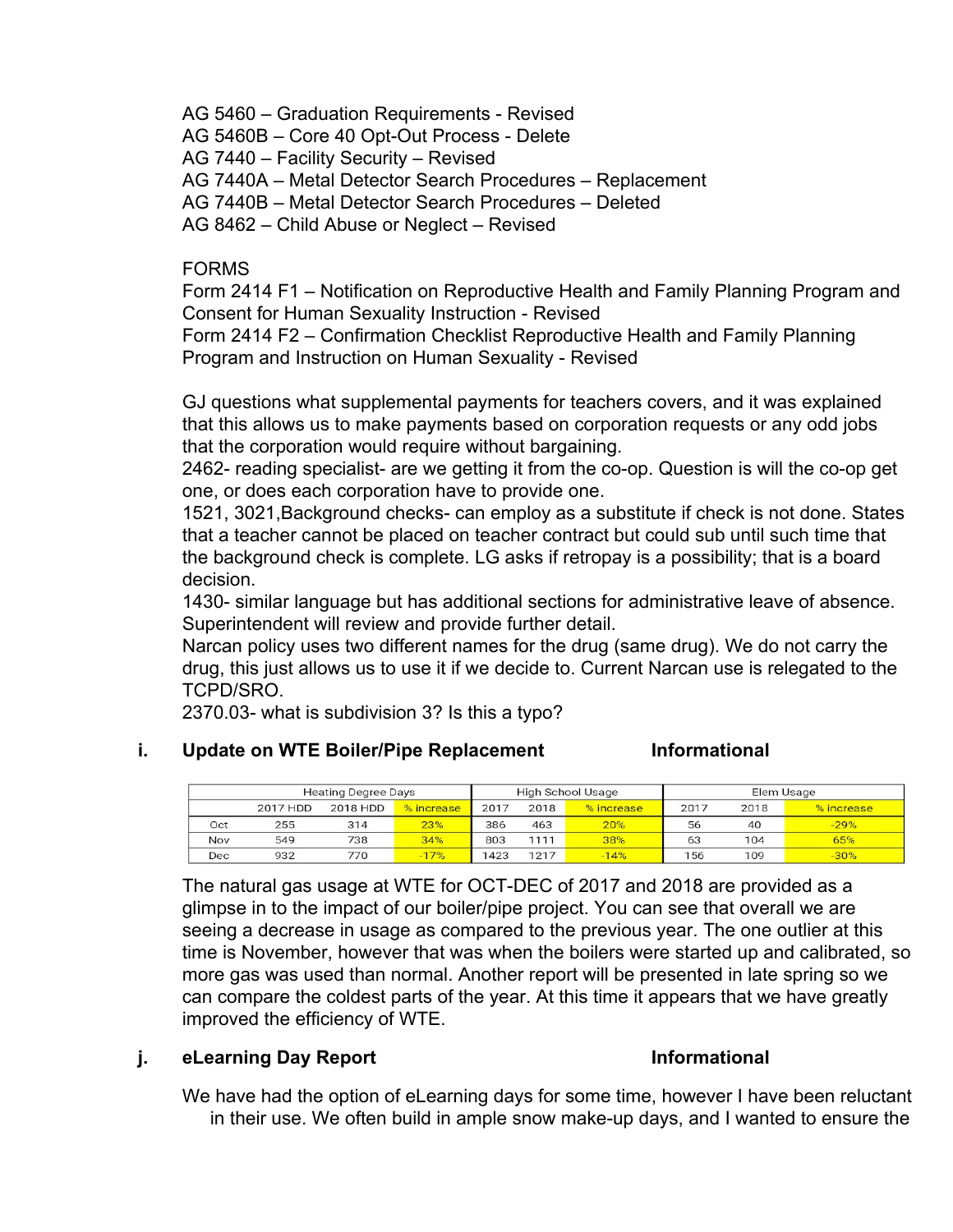work was meaningful and appropriate. As some schools around us use these days, many parents asked why we did not, and that led the administration, CTA, and I to develop our procedures and expectations for eLearning days. We implemented our first on January 30 due to the extreme cold weather, and after providing 2 days advance notice to our teachers and families. January 31 the short surveys attached were sent to parents (via schoolmessenger), students, and teachers.

- 665 students responded, which is just under half of our students. The JSHS was better represented in the survey. 90% of students reported no problem accessing material, 86% reported being able to complete the material in a reasonable time. 90% of our students reported not needing teacher assistance or that the teacher replied quickly to questions. Of the students responding, 77% would support using eLearning again.
- 216 parents responded to the survey, with the majority of them being WTE parents. 83% reported no problem accessing material. Almost 90% agreed that the material was completed in the expected time, and over 82% reported no problems or swift response from teachers. 91% of parents approve use of eLearning days for snow, and 82% approve use of eLearning for teacher professional development (scheduling one day/semester)
- 73 (80%) teachers responded to the survey, 50/50 between the buildings. 92% stated they were able to create meaningful material with no problem. 86% indicated their students completed the material in the time allotted. 11% indicated no one contacted them for assistance, and 86% indicated they were able to quickly assist those that did. 93% of teachers would like to use eLearning days for weather, but only 78% would like to use them for professional development.
- Overall we believe that our first eLearning day was successful. There is room for improvement, especially in grades K-2 as the students do require a bit more hands on assistance that some of our older students. Discussions are being held at the building levels and administratively to continue fine tuning our implementation, however I am pleased with the implementation of our first eLearning day.

### **k. Legislative Updates M S V**

Superintendent stated that the bills are all in a state of flux at the moment, but Speaker Bosma has ordered redevelopment language removed from all education bills effectively killing the chance for schools to have a voice on RDC's.

### **l. Library Board Appointment Appointment**

Mr. Jarboe appointed Ms. Miller to continue serving on the Library Board for the corporation.

### **5. Such Other Business As May Come Before the Board:**

- a. Communications from the Superintendent
- b. Communications from the Board of School Trustees

### **Adjournment: Adjourned by Mr. Jarboe, 7:42 PM**